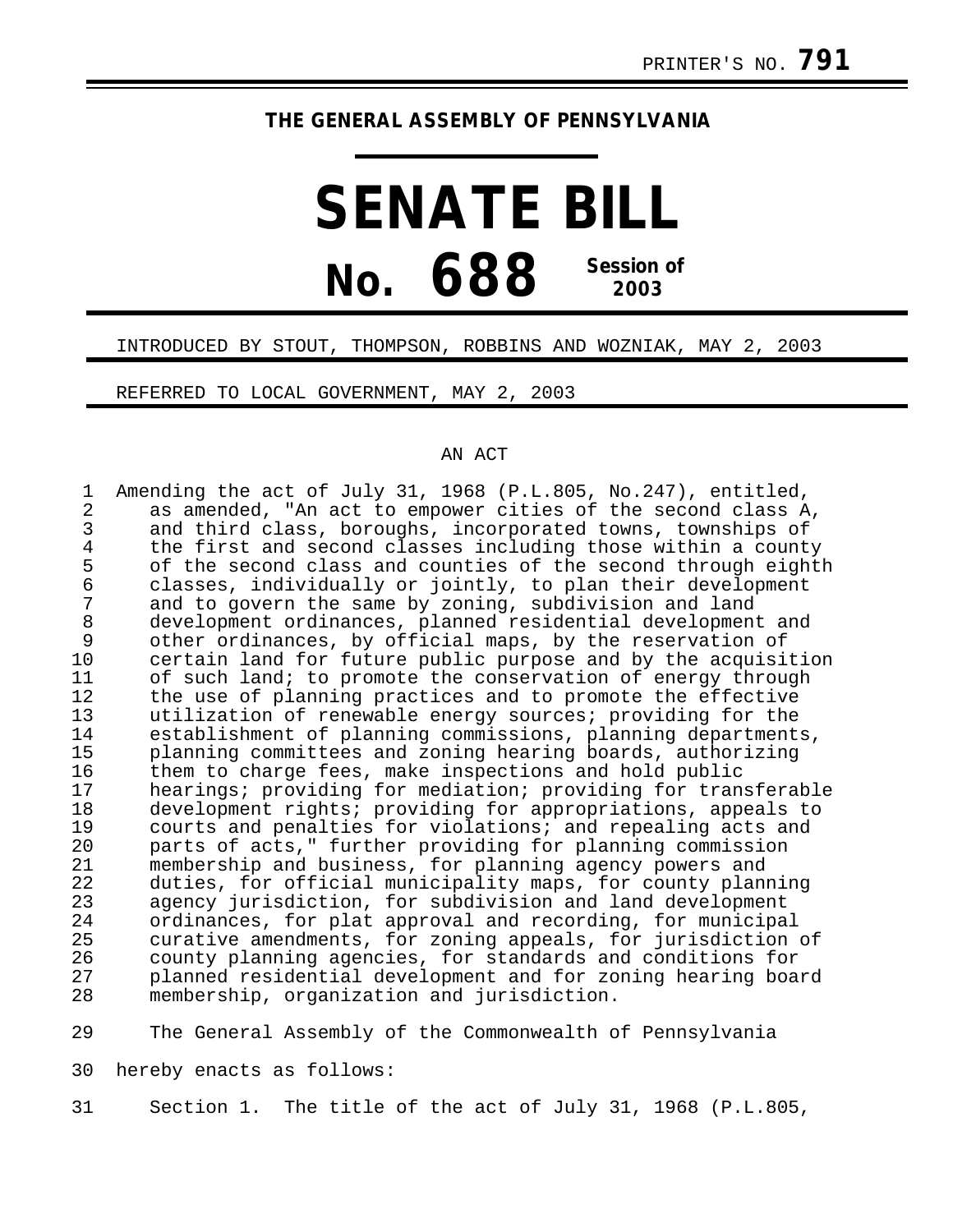1 No.247), known as the Pennsylvania Municipalities Planning Code, 2 reenacted and amended December 21, 1988 (P.L.1329, No.170) and 3 amended December 14, 1992 (P.L.815, No.131), is amended to read: 4 AN ACT 5 To empower cities of the second class A, and third class, 6 boroughs, incorporated towns, townships of the first and 7 second classes, including those within a county of the second 8 class, and counties of the second through eighth classes, 9 individually or jointly, to plan their development and to 10 govern the same by zoning, subdivision and land development 11 ordinances, planned residential development and other 12 ordinances, by official maps, by the reservation of certain 13 land for future public purpose and by the acquisition of such 14 land; to promote the conservation of energy through the use 15 of planning practices and to promote the effective 16 utilization of renewable energy sources; providing for the 17 establishment of planning commissions, planning departments, 18 planning committees and zoning hearing boards, authorizing 19 them to charge fees, make inspections and hold public 20 hearings; providing for mediation; providing for transferable 21 development rights; providing for appropriations, appeals to 22 courts and penalties for violations; and repealing acts and 23 parts of acts. 24 Section 2. Sections 203(b), 207, 209.1, 405 and 502(b) and 25 (c) of the act are amended to read: 26 Section 203. Appointment, Term and Vacancy.--\* \* \* 27 (b) The term of each of the members of the commission shall 28 be for four years[, or until his successor is appointed and

29 qualified], except that the terms of the members first appointed 30 pursuant to this act shall be so fixed that on commissions of 20030S0688B0791 - 2 -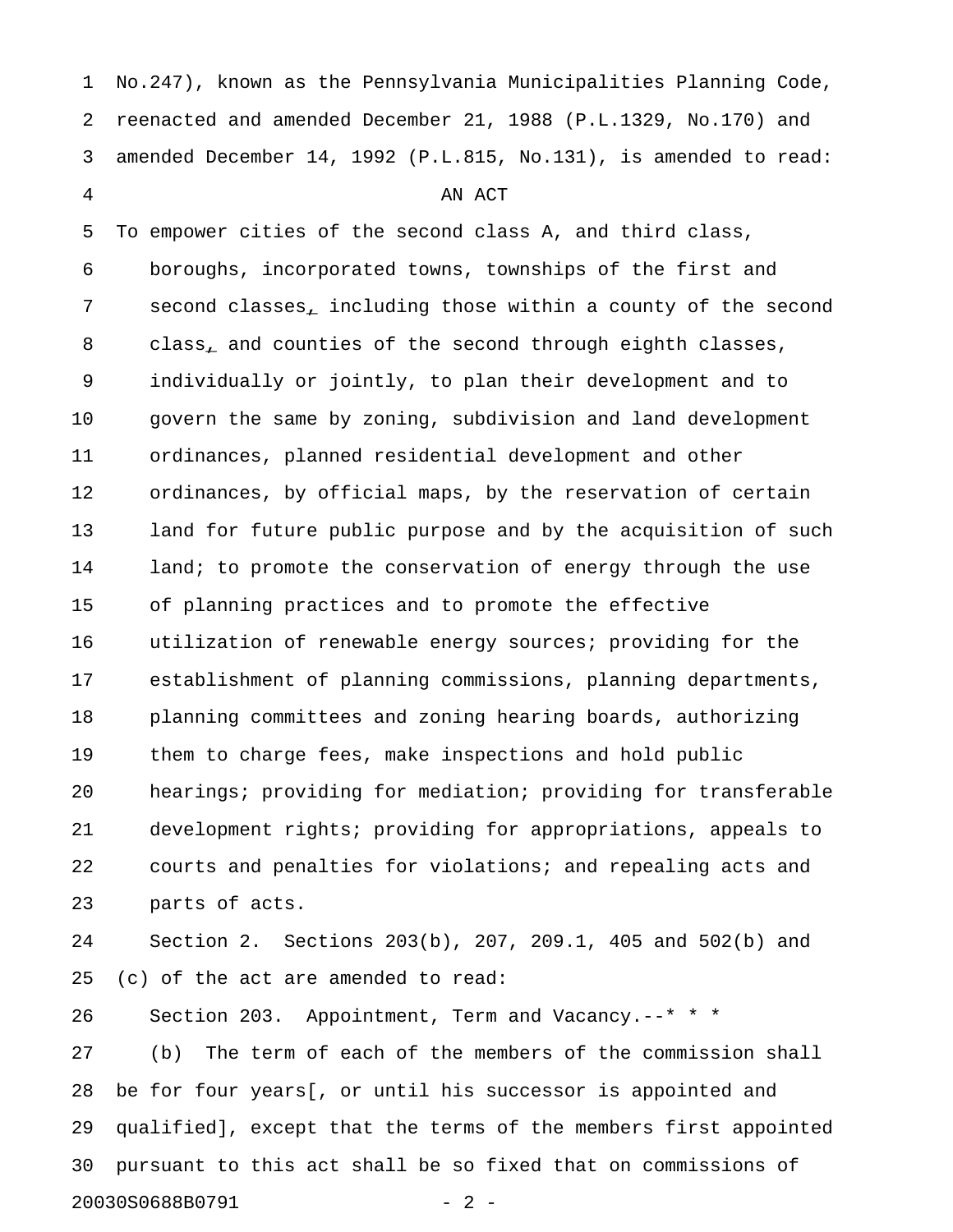1 eight members or less no more than two shall be reappointed or 2 replaced during any future calendar year, and on commissions of 3 nine members no more than three shall be so reappointed or 4 replaced.

5 \* \* \*

6 Section 207. Conduct of Business; Quorum.--The commission 7 shall elect its own chairman and vice-chairman and create and 8 fill such other offices as it may determine. Officers shall 9 serve annual terms and may succeed themselves. The commission 10 may make and alter by laws and rules and regulations to govern 11 its procedures consistent with the ordinances of the 12 municipality and the laws of the Commonwealth. The commission 13 shall keep a full record of its business and shall annually make 14 a written report by March 1 of each year of its activities to 15 the governing body. Interim reports may be made as often as may 16 be necessary, or as requested by the governing body. A majority 17 of the members of the commission presently serving shall

18 constitute a quorum.

19 Section 209.1. Powers and Duties of Planning Agency.--(a) 20 The planning agency shall at the request of the governing body 21 have the power and shall be required to:

22 (1) Prepare the comprehensive plan for the development 23 of the municipality as set forth in this act, and present it 24 for the consideration of the governing body.

25 (2) Maintain and keep on file records of its action. All 26 records and files of the planning agency shall be in the 27 possession of the governing body.

28 (b) The planning agency at the request of the governing body 29 [may] shall: \_\_\_\_\_

30 (1) Make recommendations to the governing body 20030S0688B0791 - 3 -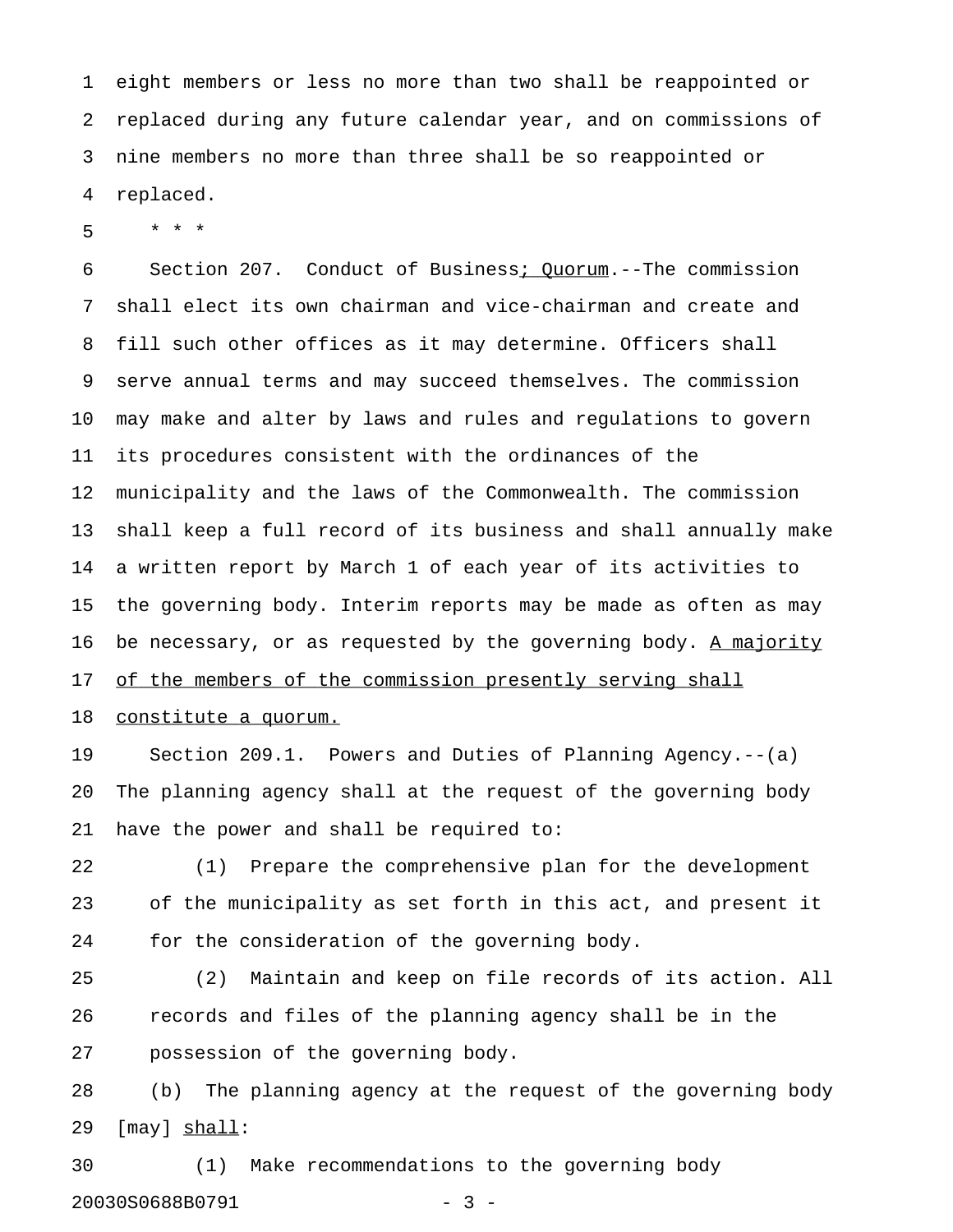1 concerning the adoption or amendment of an official map.

2 (2) Prepare and present to the governing body of the 3 municipality a zoning ordinance, and make recommendations to 4 the governing body on proposed amendments to it as set forth 5 in this act.

6 (3) Prepare, recommend and administer subdivision and 7 land development and planned residential development 8 regulations, as set forth in this act.

9 (4) Prepare and present to the governing body of the 10 municipality a building code and a housing code and make 11 recommendations concerning proposed amendments thereto.

12 (5) Do such other acts or make such studies as may be 13 necessary to fulfill the duties and obligations imposed by 14 this act.

15 (6) Prepare and present to the governing body of the 16 municipality an environmental study.

17 (7) Submit to the governing body of a municipality a 18 recommended capital improvements program.

19 (7.1) Prepare and present to the governing body of the 20 municipality a water survey, which shall be consistent with 21 the State Water Plan and any applicable water resources plan 22 adopted by a river basin commission. The water survey shall 23 be conducted in consultation with any public water supplier 24 in the area to be surveyed.

25 (8) Promote public interest in, and understanding of, 26 the comprehensive plan and planning.

27 (9) Make recommendations to governmental, civic and 28 private agencies and individuals as to the effectiveness of 29 the proposals of such agencies and individuals.

30 (10) Hold public hearings and meetings.

20030S0688B0791 - 4 -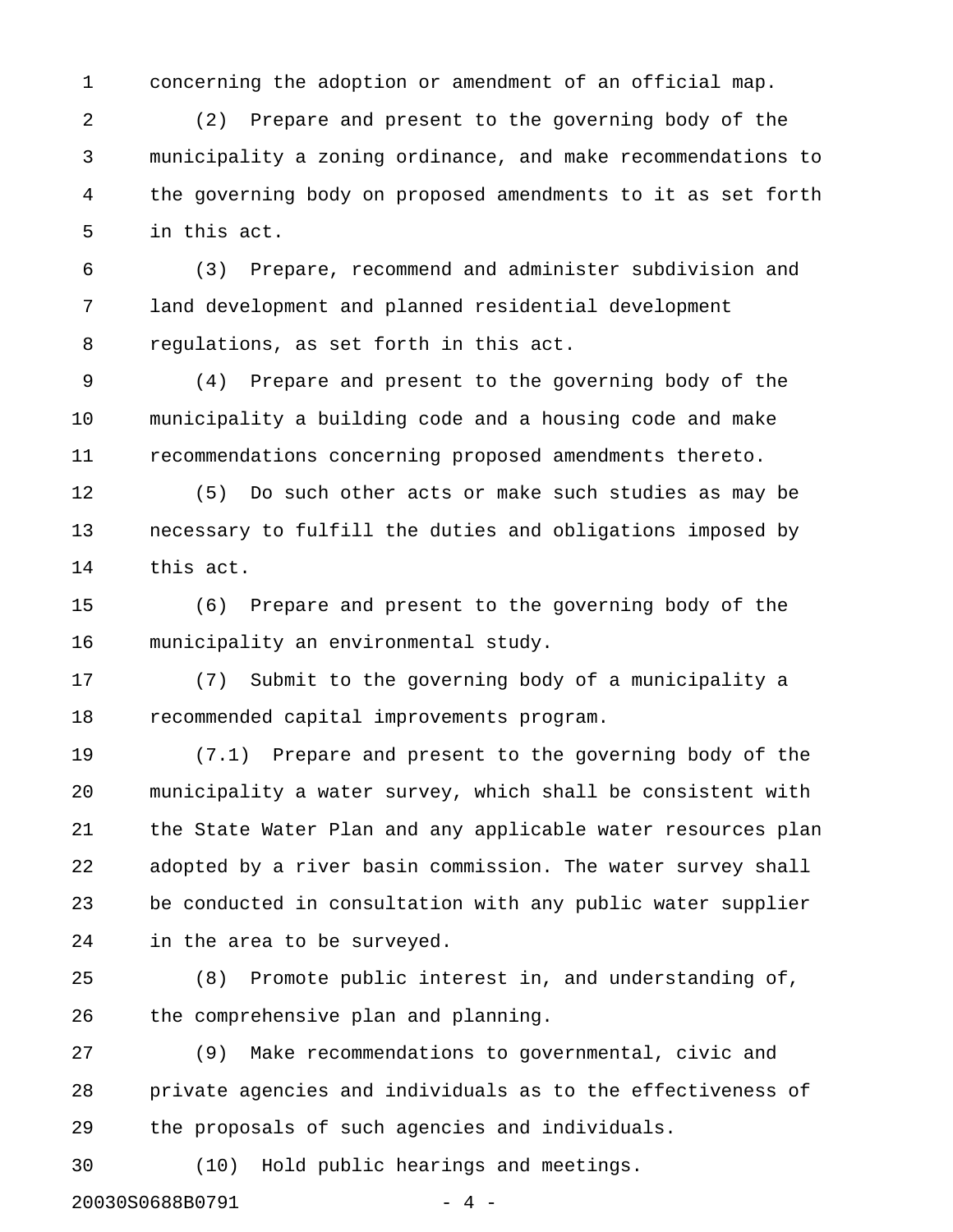1 (10.1) Present testimony before any board.

2 (11) Require from other departments and agencies of the 3 municipality such available information as relates to the 4 work of the planning agency.

5 (12) In the performance of its functions, enter upon any 6 land to make examinations and surveys with the consent of the 7 owner.

8 (13) Prepare and present to the governing body of the 9 municipality a study regarding the feasibility and 10 practicability of using renewable energy sources in specific 11 areas within the municipality.

12 (14) Review the zoning ordinance, subdivision and land 13 development ordinance, official map, provisions for planned 14 residential development, and such other ordinances and 15 regulations governing the development of land no less 16 frequently than it reviews the comprehensive plan. 17 Section 405. Buildings in Mapped Streets, Watercourses or 18 Other Public Grounds.--For the purpose of preserving the 19 integrity of the official map of the municipality, no permit 20 shall be issued for any building within the lines of any street, 21 watercourse or public ground shown or laid out on the official 22 map. No person shall recover any damages for the taking for 23 public use of any building or improvements constructed within 24 the lines of any street, watercourse or public ground after the 25 same shall have been included in the official map, and any such 26 building or improvement shall be removed at the expense of the 27 owner. However, when the property of which the reserved location 28 forms a part, cannot yield a reasonable return to the owner 29 unless a permit shall be granted, the owner may apply to the 30 governing body for the grant of a special encroachment permit to 20030S0688B0791 - 5 -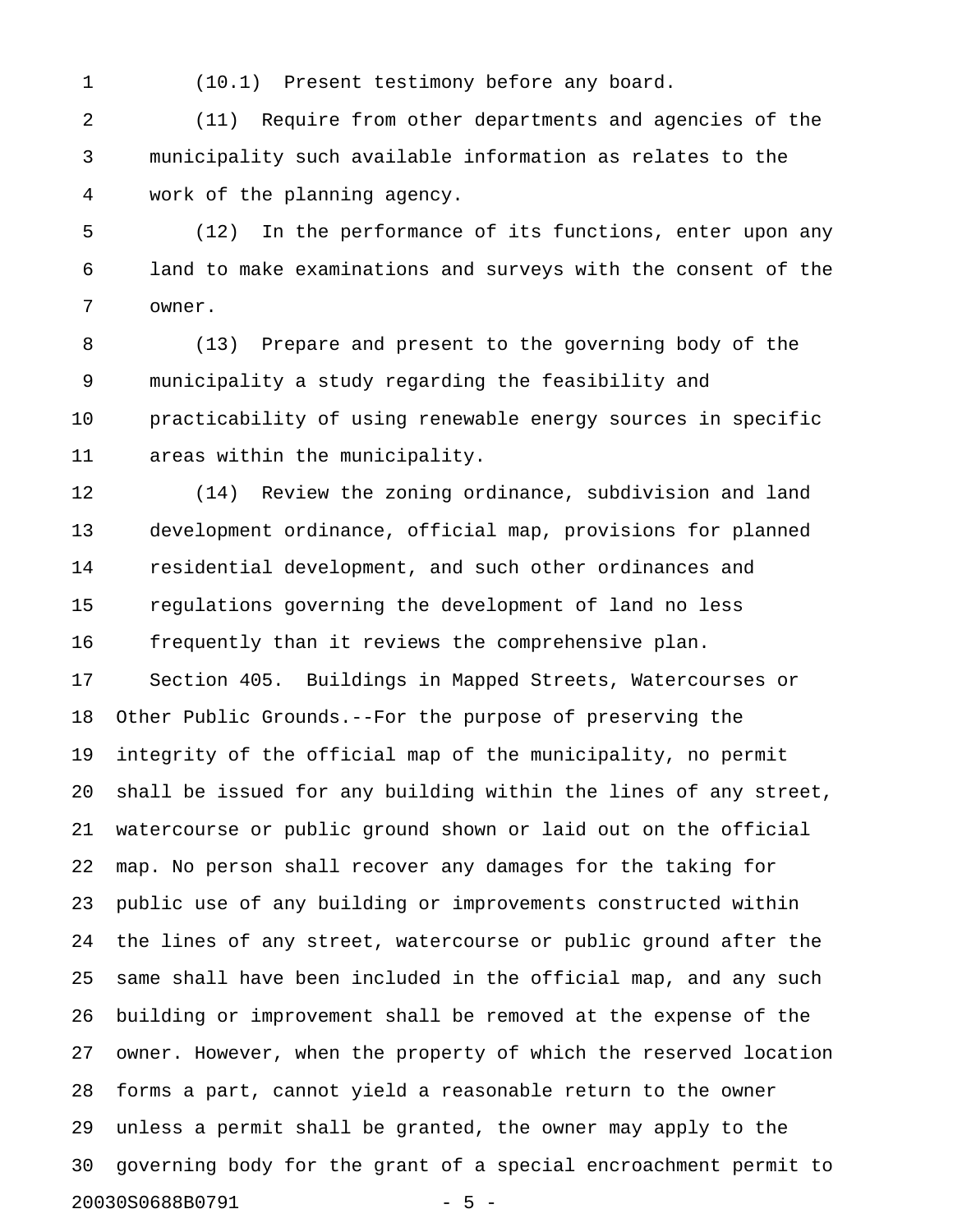1 build. Before granting any special encroachment permit 2 authorized in this section, the governing body may submit the 3 application for a special encroachment permit to the local 4 planning agency and allow the planning agency 30 days for review 5 and comment and shall give public notice and hold a public 6 hearing at which all parties in interest shall have an 7 opportunity to be heard. A refusal by the governing body to 8 grant the special encroachment permit applied for may be 9 appealed by the applicant to [the zoning hearing board] the 10 court of common pleas in the same manner, and within the same 11 time limitation, as is provided in Article [IX]  $X-A$ . 12 Section 502. Jurisdiction of County Planning Agencies; 13 Adoption by Reference of County Subdivision and Land Development 14 Ordinances.--\* \* \*

15 (b) The enactment of a subdivision and land development 16 ordinance by any municipality, other than a county, whose land 17 is subject to a county subdivision and land development 18 ordinance shall act as a repeal protanto of the county 19 subdivision and land development ordinance within the 20 municipality adopting such ordinance. However, applications for 21 subdivision and land development located within a municipality 22 having adopted a subdivision and land development ordinance as 23 set forth in this article shall be forwarded upon receipt by the 24 municipality to the county planning agency for review and report 25 and for recommendation, together with a fee sufficient to cover 26 the costs of the review, recommendation and report which fee 27 shall be paid by the applicant: Provided, That such 28 municipalities shall not approve such applications until the 29 county recommendation and report [is] are received or until the 30 expiration of 30 days from the date the application was 20030S0688B0791 - 6 -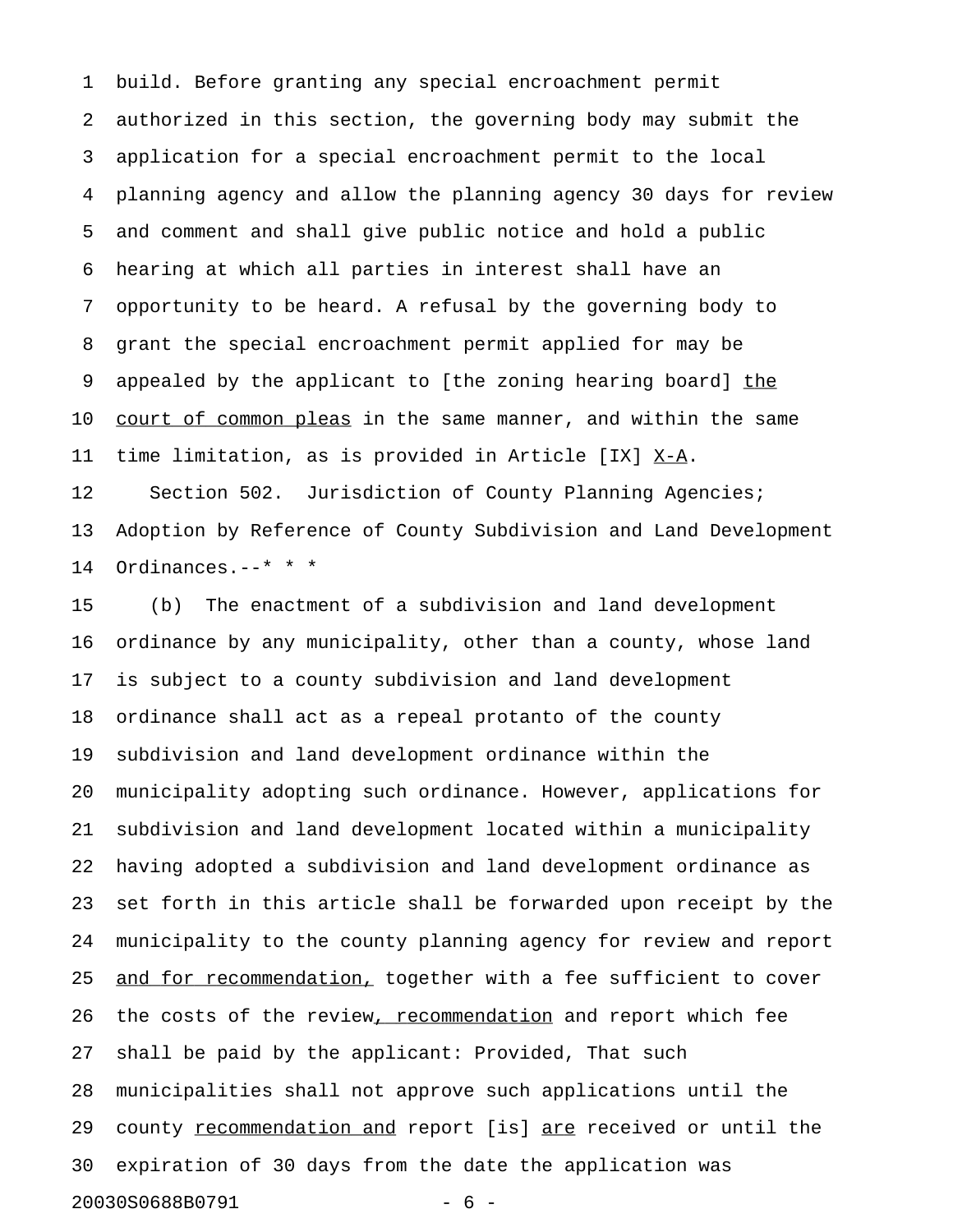1 forwarded to the county.

2 (c) Further, any municipality other than a county may adopt 3 by reference the subdivision and land development ordinance of 4 the county, and may by separate ordinance designate the county 5 planning agency, with the county planning agency's concurrence, 6 as its official administrative agency for review, recommendation 7 and approval of plats.

8 Section 3. Section 503(1.1) and (11)(vi) of the act are 9 amended and the section is amended by adding a clause to read: 10 Section 503. Contents of Subdivision and Land Development 11 Ordinance.--The subdivision and land development ordinance may 12 include, but need not be limited to:

13 \* \* \*

14 (1.1) Provisions for the exclusion of certain land 15 development from the definition of land development contained 16 in section 107 only when such land development involves:

17 (i) the conversion of an existing single-family 18 detached [dwelling or], single family semi-detached 19 [dwelling] or single family attached dwelling into not 20 more than three residential units, unless such units are 21 intended to be a condominium;

22 (ii) the addition of an accessory building, 23 including farm buildings, on a lot or lots subordinate to 24 an existing principal building; or

25 (iii) the addition or conversion of buildings or 26 rides within the confines of an enterprise which would be 27 considered an amusement park. For purposes of this 28 subclause, an amusement park is defined as a tract or 29 area used principally as a location for permanent 30 amusement structures or rides. This exclusion shall not 20030S0688B0791 - 7 -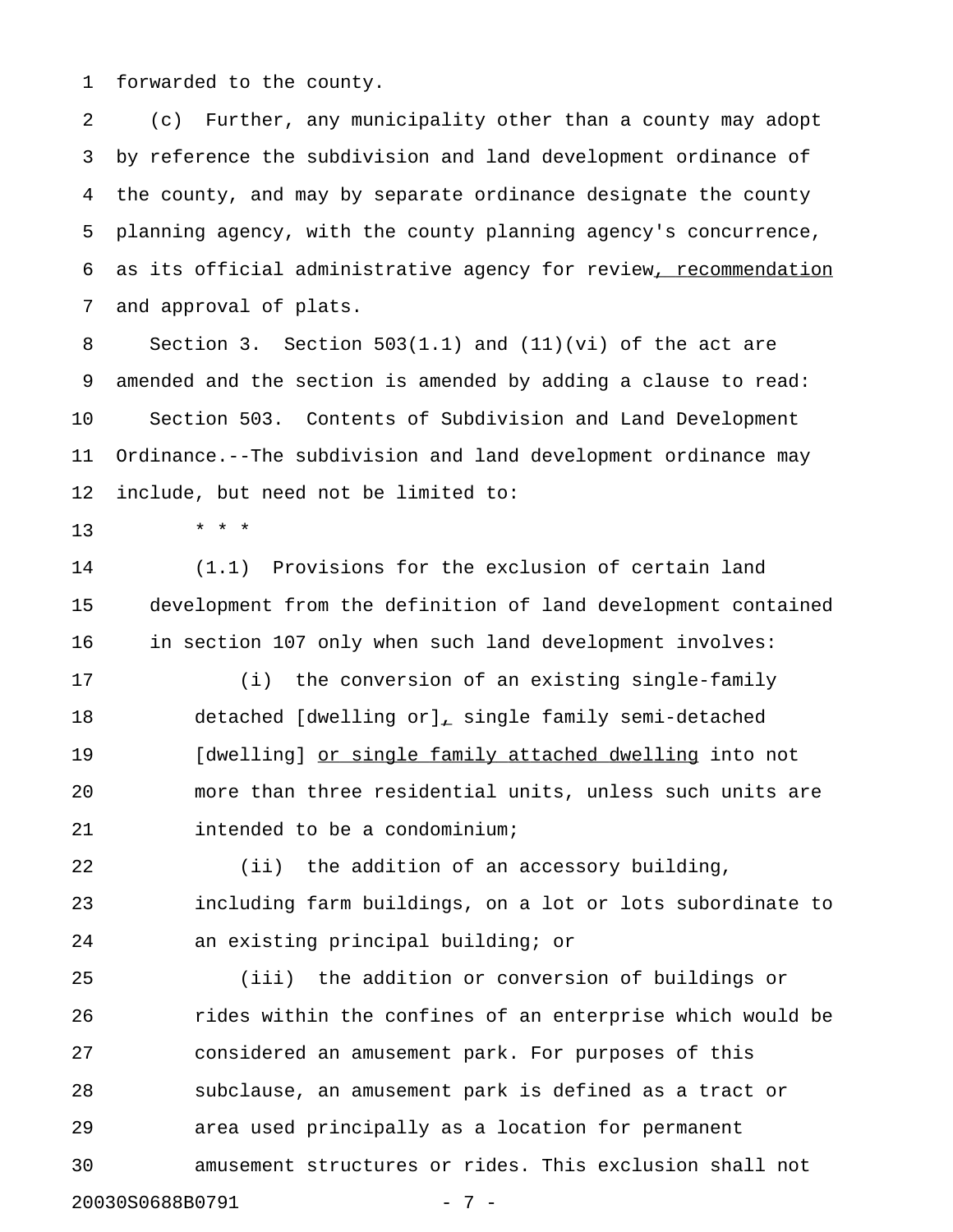1 apply to newly acquired acreage by an amusement park 2 until initial plans for the expanded area have been 3 approved by proper authorities.

4 (1.2) Provisions defining minor land development and 5 establishing a simplified review procedure applicable to 6 minor land development.

7 \* \* \*

8 (11) Provisions requiring the public dedication of land 9 suitable for the use intended; and, upon agreement with the 10 applicant or developer, the construction of recreational 11 facilities, the payment of fees in lieu thereof, the private 12 reservation of the land, or a combination, for park or 13 recreation purposes as a condition precedent to final plan 14 approval, provided that:

15 \* \* \*

16 (vi) A fee authorized under this subsection shall, 17 upon its receipt by a municipality, be deposited in an 18 interest-bearing account, clearly identifying the 19 specific recreation facilities or land, or both, for park 20 **purposes for which the fee was received.** Interest earned 21 on such accounts shall become funds of that account. 22 Funds from such accounts shall be expended only in 23 properly allocable portions of the cost incurred to 24 construct or acquire the specific recreation facilities 25 or land, or both, for park purposes for which the funds 26 were collected.

27 \* \* \*

28 Section 4. Sections 508(3) and 509(a) of the act are amended 29 to read:

30 Section 508. Approval of Plats.--All applications for 20030S0688B0791 - 8 -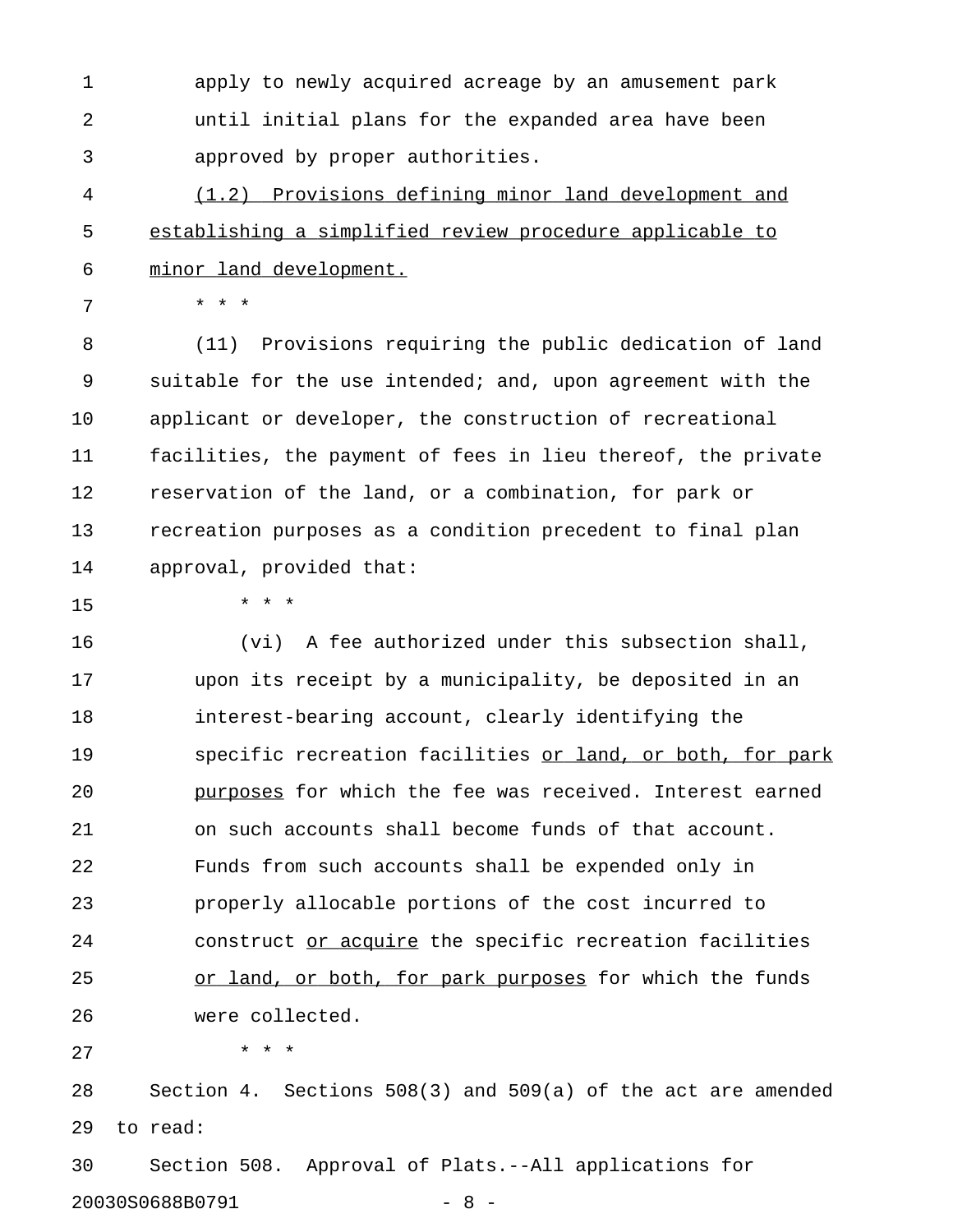1 approval of a plat (other than those governed by Article VII), 2 whether preliminary or final, shall be acted upon by the 3 governing body or the planning agency within such time limits as 4 may be fixed in the subdivision and land development ordinance 5 but the governing body or the planning agency shall render its 6 decision and communicate it to the applicant not later than 90 7 days following the date of the regular meeting of the governing 8 body or the planning agency (whichever first reviews the 9 application) next following the date the application is filed, 10 provided that should the said next regular meeting occur more 11 than 30 days following the filing of the application, the said 12 90-day period shall be measured from the 30th day following the 13 day the application has been filed.

14 \* \* \*

15 (3) Failure of the governing body or planning agency to 16 render a decision and communicate it to the applicant within 17 the time and in the manner required herein shall be deemed an 18 approval of the application in terms as presented unless the 19 applicant has agreed in writing to an extension of time or 20 change in the prescribed manner of presentation of 21 communication of the decision, in which case, failure to meet 22 the extended time or change in manner of presentation of 23 communication shall have like effect.

24 \* \* \*

25 Section 509. Completion of Improvements or Guarantee Thereof 26 Prerequisite to Final Plat Approval.--(a) No plat shall be 27 finally approved unless the streets shown on such plat have been 28 improved to a mud-free or otherwise permanently passable 29 condition, or improved as may be required by the subdivision and 30 land development ordinance and any walkways, curbs, gutters, 20030S0688B0791 - 9 -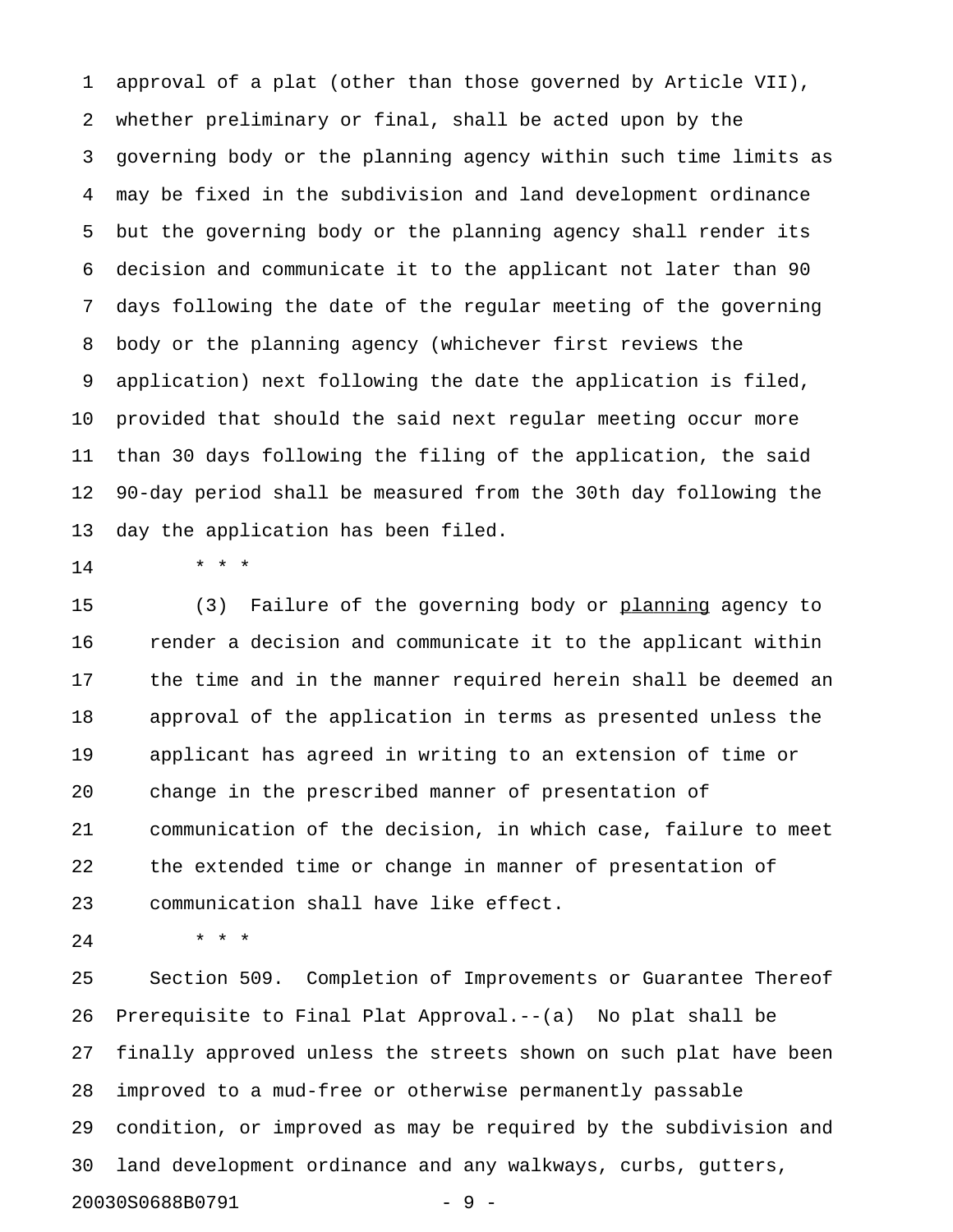1 street lights, fire hydrants, shade trees, water mains, sanitary 2 sewers, storm sewers and other improvements as may be required 3 by the subdivision and land development ordinance have been 4 installed in accordance with such ordinance. In lieu of the 5 completion of any improvements required as a condition for the 6 final approval of a plat, [including improvements or fees 7 required pursuant to section 509(i),] the subdivision and land 8 development ordinance shall provide for the deposit with the 9 municipality of financial security in an amount sufficient to 10 cover the costs of such improvements or common amenities 11 including, but not limited to, roads, storm water detention 12 and/or retention basins and other related drainage facilities, 13 recreational facilities, open space improvements, or buffer or 14 screen plantings which may be required.

15 \* \* \*

16 Section 5. Section 513 of the act, amended December 20, 2000 17 (P.L.940, No.127), is amended to read:

18 Section 513. Recording Plats and Deeds.--(a) Upon the 19 approval of a final plat, the developer shall within 90 days of 20 such final approval or 90 days after the date of delivery of an 21 approved plat signed by the governing body or planning agency, 22 if designated by the governing body, following completion of 23 conditions imposed for such approval, whichever is later, record 24 such plat in the office of the recorder of deeds of the county 25 in which the municipality is located. Whenever such plat 26 approval is required by a municipality, the recorder of deeds of 27 the county shall not accept any plat for recording, unless such 28 plat officially notes the approval of the governing body or 29 planning agency, if designated by the governing body, and review 30 by the county planning agency, if one exists. 20030S0688B0791 - 10 -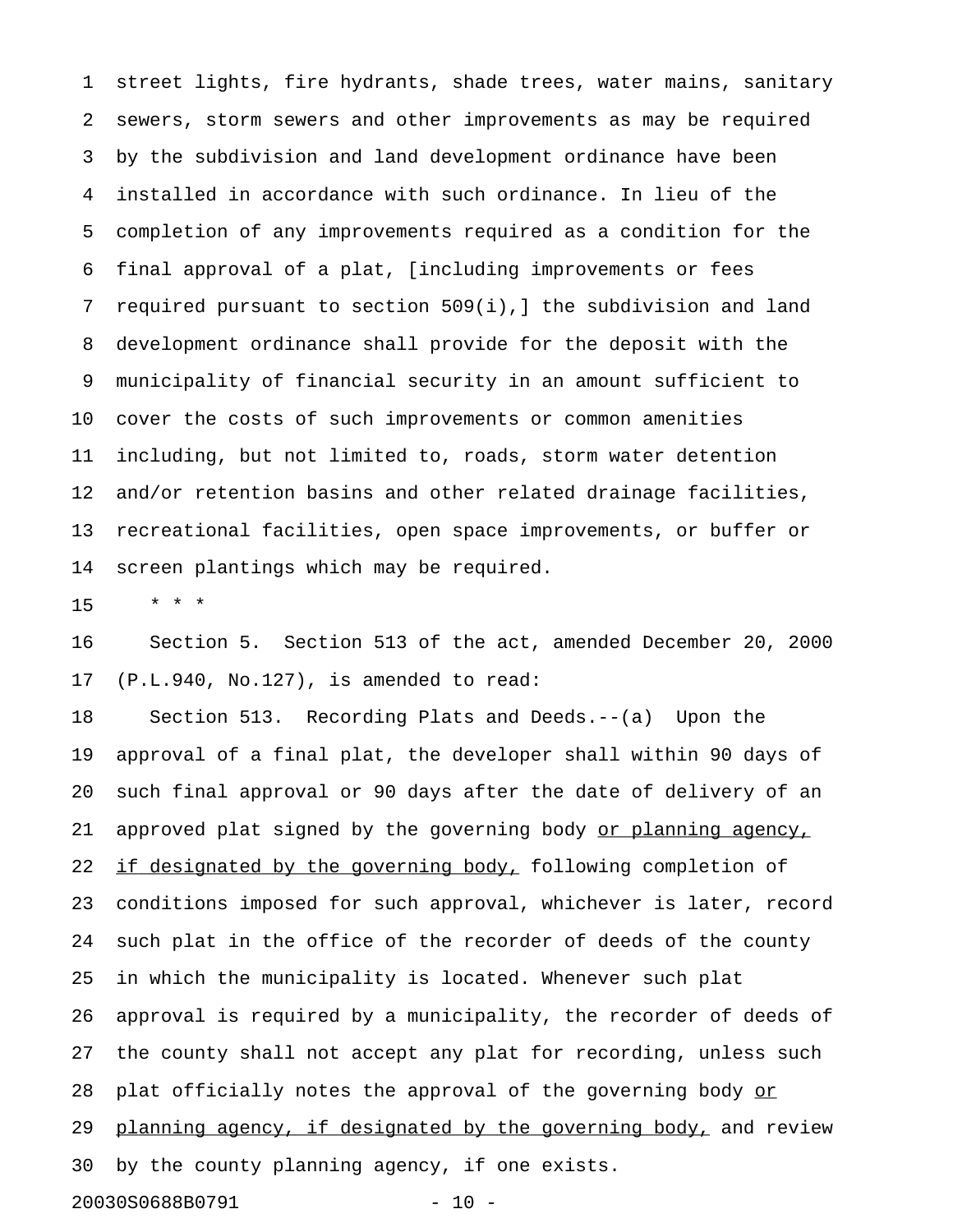1 (b) The recording of the plat shall not constitute grounds 2 for assessment increases until such time as lots are sold or 3 improvements are installed on the land included within the 4 subject plat.

5 Section 6. Sections 609.2 introductory paragraph, 615, 6 704(b), 705(f)(5) and (6), 903 and 906(b) of the act are amended 7 to read:

8 Section 609.2. Procedure for Municipal Curative 9 Amendments.--If a municipality determines that its zoning 10 ordinance or any portion thereof is [substantially] 11 <u>substantively</u> invalid, it shall take the following actions:

12 \* \* \*

13 Section 615. Zoning Appeals.--All appeals from [decisions] 14 determinations of the zoning officer shall be taken in the 15 manner set forth in this act.

16 Section 704. Jurisdiction of County Planning Agencies.--\* \* 17 \*

18 (b) The powers of governing bodies of counties to enact, 19 amend and repeal planned residential development provisions 20 shall not supersede any local planned residential development, 21 zoning or subdivision and land development ordinance which is 22 already in effect or subsequently becomes effective in any 23 municipality within such county, provided that a certified copy 24 of such provision is filed with the county planning agency, if 25 one exists. However, all applications for tentative approval of 26 planned residential development of land located within a 27 municipality having adopted planned residential development 28 provisions as set forth in this article shall nevertheless be 29 referred to the county planning agency, if one exists, for study 30 and recommendation, together with a fee sufficient to cover the 20030S0688B0791 - 11 -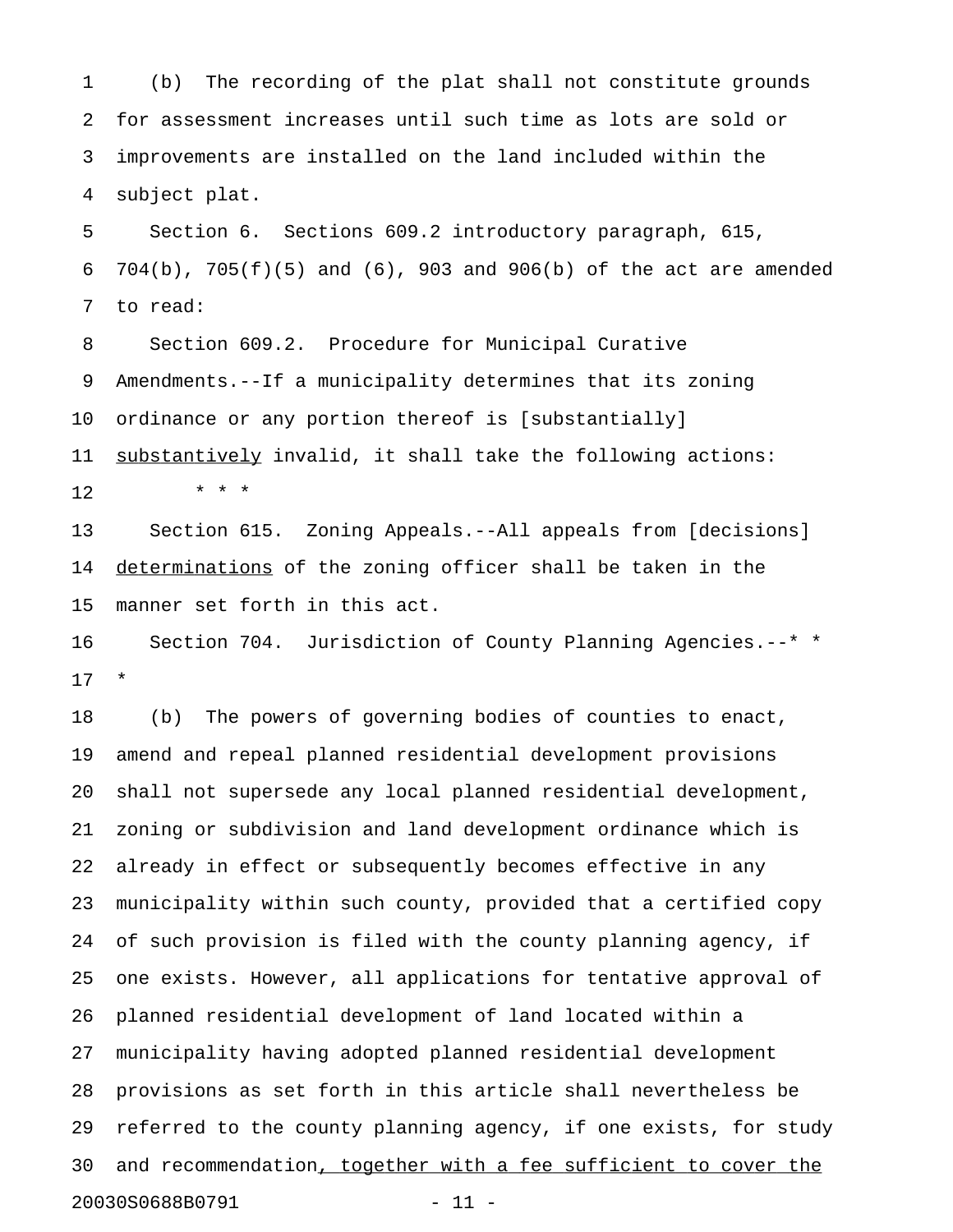1 costs of the review, recommendation and report, which fee shall 2 be paid by the applicant, and such county planning agency shall 3 be required to report to such municipality within 30 days or 4 forfeit the right to review.

5 Section 705. Standards and Conditions for Planned 6 Residential Development.--\* \* \*

7 (f) The standards for a planned residential development 8 established by provisions adopted pursuant to this article may 9 require that the common open space resulting from the 10 application of standards for density, or intensity of land use, 11 shall be set aside for the use and benefit of the residents in 12 such development and may include provisions which shall 13 determine the amount and location of said common open space and 14 secure its improvement and maintenance for common open space 15 use, subject, however, to the following:

16 \* \* \*

17 [(5) The decision of the governing body or its 18 designated agency shall be subject to appeal to court in the 19 same manner, and within the same time limitation, as is 20 provided for zoning appeals by this act.

21 (6)]  $(5)$  The cost of such maintenance by the 22 municipality shall be assessed ratably against the properties 23 within the planned residential development that have a right 24 of enjoyment of the common open space, and shall become a 25 lien on said properties. The municipality at the time of 26 entering upon said common open space for the purpose of 27 maintenance shall file a notice of lien in the office of the 28 prothonotary of the county, upon the properties affected by 29 the lien within the planned residential development.

30 \* \* \*

20030S0688B0791 - 12 -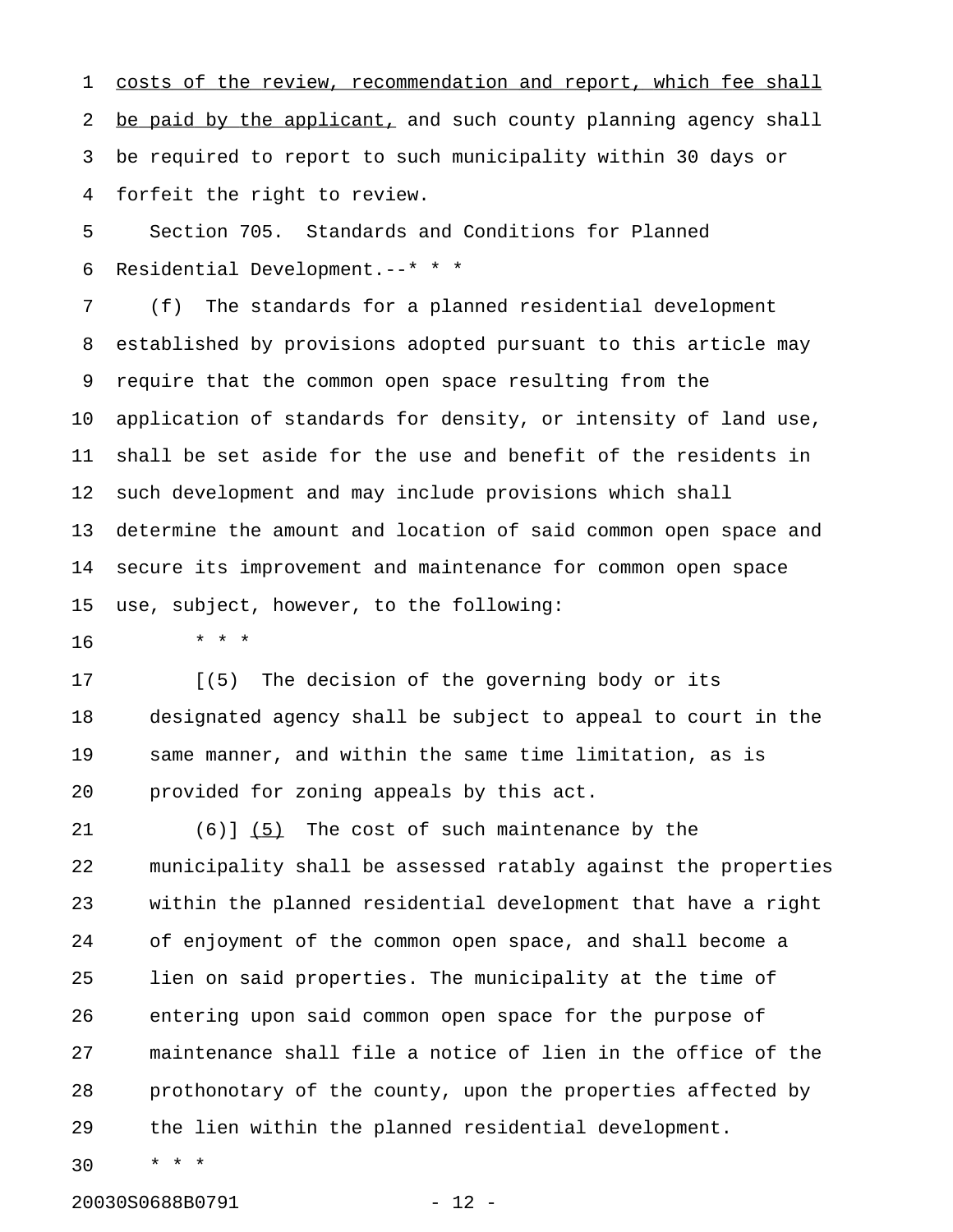1 Section 903. Membership of Board.--(a) The membership of 2 the board shall, upon the determination of the governing body, 3 consist of either three or five residents of the municipality 4 appointed by resolution by the governing body. The terms of 5 office of a three member board shall be three years and shall be 6 so fixed that the term of office of one member shall expire each 7 year. The terms of office of a five member board shall be five 8 years and shall be so fixed that the term of office of one 9 member of a five member board shall expire each year. If a three 10 member board is changed to a five member board, the members of 11 the existing three member board shall continue in office until 12 their term of office would expire under prior law. The governing 13 body shall appoint two additional members to the board with 14 terms scheduled to expire in accordance with the provisions of 15 this section. The board shall promptly notify the governing body 16 of any vacancies which occur. Appointments to fill vacancies 17 shall be only for the unexpired portion of the term. Members of 18 the board shall hold no other elected or appointed office in the 19 municipality[.] nor shall any member act as an employee of the 20 municipality.

21 (b) The governing body may appoint by resolution at least 22 one but no more than three residents of the municipality to 23 serve as alternate members of the board. The term of office of 24 an alternate member shall be three years. When seated pursuant 25 to the provisions of section 906, an alternate shall be entitled 26 to participate in all proceedings and discussions of the board 27 to the same and full extent as provided by law for board 28 members, including specifically the right to cast a vote as a 29 voting member during the proceedings, and shall have all the 30 powers and duties set forth in this act and as otherwise 20030S0688B0791 - 13 -